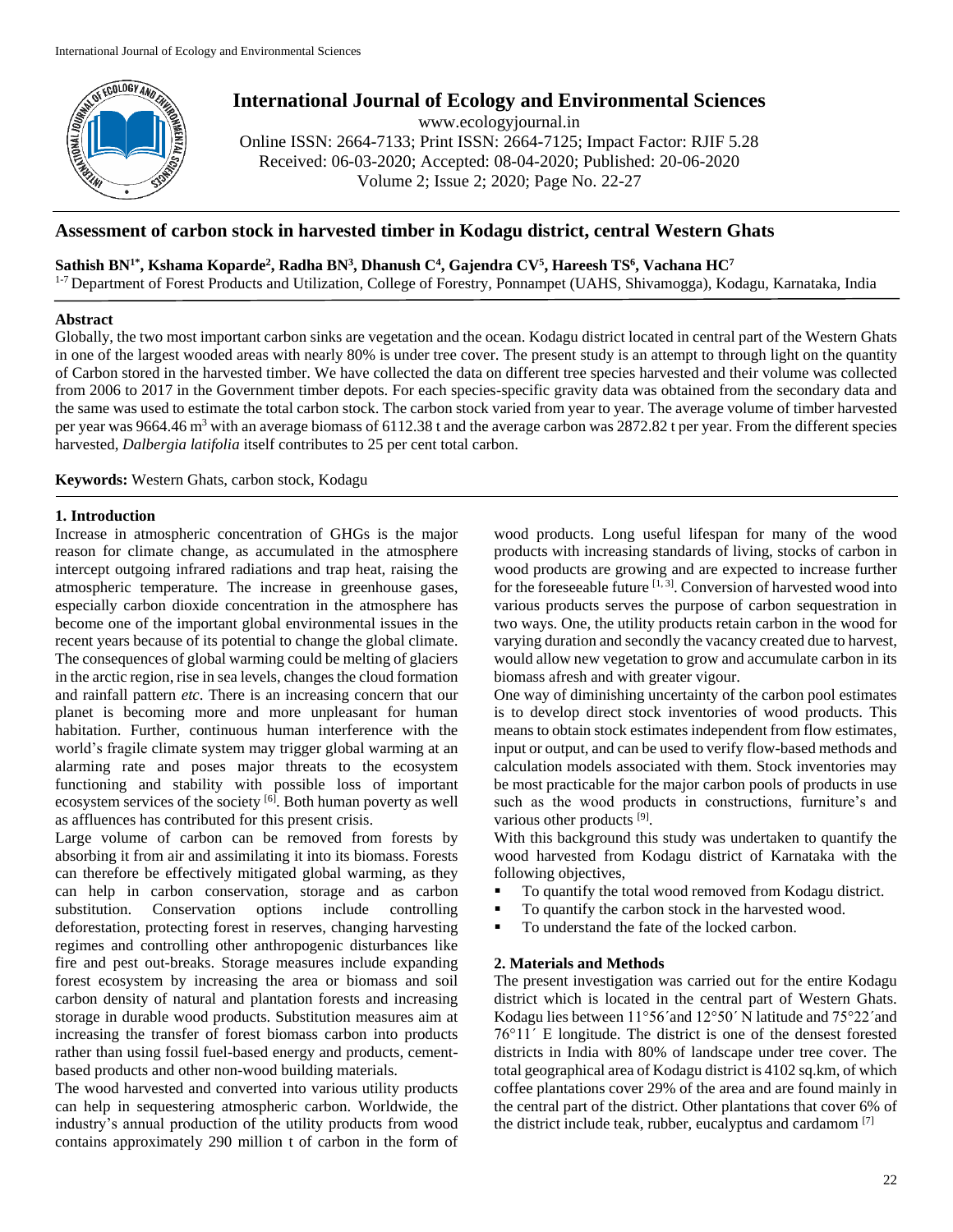The data on the total quantity of wood that has been removed from the natural forest as well as private plantations of Kodagu district for the period 2006 to 2018 was collected from government timber depots. From the collected information, depending on size, wood was classified into different classes like logs, poles, billets and stumps as per the specification followed by the Karnataka State Forest Department. According to Chaturvedi and Khanna (1982), when a round timber is converted into usable form of wood, generally 36.4% is treated as waste and 63.6% is the usable form of wood obtained or out turn. We have used the existing method in the reciprocal way and obtained a factor of 1.5723 and multiplied this with the quantity of size and reepers. Information on the wood harvested in the form of logs, billets and stumps of different species was collected in terms of volume  $(m<sup>3</sup>)$ .

# **2.1 Total above ground biomass harvested and Carbon stock:**

Generally, to quantify the amount of biomass present in the crown, expansion ratio (ER) is used  $^{[2]}$ . In this study in order to obtain total above ground biomass from which the harvested wood has come, we have used the concept of ER. In the present investigation, to estimate the total harvested above ground biomass, we have applied the ER of 1.40 to the quantity of wood which was obtained in the form of logs and poles.

The volume of wood of each species was multiplied with the density of that particular species to obtain the total dry weight of the harvested wood. Carbon content of wood is taken as 47 per cent of the dry weight of the wood  $[3]$ .

## **2.2 Conversion of round timber to sawn timber**

The per cent wastage of wood, while converting round timber into sawn timber, was 36.4 for poles and billets, whereas for logs it was 21.4 per cent [5]. Since poles, billets and logs have been classified as round timber in the classification the amount of wastage during their conversion was considerably more compared to all other classes, which are processed form of wood such as reapers and sizes.

# **2.3 Conversion of sawn timber to final product**

In the second stage of conversion, i.e., conversion of sawn wood to various utility products, considerable amount of wood go as waste during the craftsmanship. To quantify this waste we have developed a method, as there are no protocols available. According to this, the wastage was found to be 26.17% of the sawn wood [12].

## **2.4 Quantification of carbon dioxide**

The quantum of carbon was then converted to the quantum of carbon dioxide using the following formula  $[1]$ .

Quantum of  $CO_2 =$  Quantum of carbon  $\times \frac{44}{12}$ 

Where,

44 is the molecular weight of  $CO<sub>2</sub>$ 

12 is the atomic weight of the carbon.

## **3. Results and Discussion**

The study was conducted to quantity the total amount of wood removed from both natural forests and the private plantation of the district is presented here. The purpose of this study is to quantity the harvested wood and to assess the quantity of carbon

that will be either sequestered or combusted. For this study, a period of 12 years between 2006 and 2017 was considered.

## **3.1 Gross amount of harvested wood:**

Total quantity of wood removed in the form of different species was taken from both natural forests as well as private plantation is presented in Table 1. The wood has come from more than 60 different tree species. The quantity of wood obtained from the harvested biomass was  $1.15$  lakh  $m<sup>3</sup>$ , which include both natural forests and private plantations. Among the different species removed, large quantity of wood is contributed by *Dalbergia*  latifolia (29175.36 m<sup>3</sup>) followed by *Tectona grandis* (5954m<sup>3</sup>) (Table 1) contributing 25 and 5 percent to the total harvested wood respectively (Figure 3). Most of the wood (about 80%) wascame from Private plantations and remaining 20% was came from natural forests. Apart from 60 different species a few species which have not been identified were categorized into jungle wood, which contributed 4266.43 m<sup>3</sup>of wood and billets and fire wood contributed  $38522.48 \text{ m}^3$  (Table 1) to the total wood.

Total quantity of above ground biomass harvested from the Kodagu district was estimated to be  $1.6 \times 10^5$  m<sup>3</sup> (Table 5). The total quantity of harvested wood from natural forests as well as private plantations, accounts to  $1.15 \times 10^5$  m<sup>3</sup>. Though the wood has come from more than 60 different species, most of it has come from *Dalbergia latifolia* (29175.36 m<sup>3</sup>) and *Tectona grandis* (5954m<sup>3</sup> ) contributing 25% and 5% to the total harvested wood respectively (Table 1).

## **3.2 Quantification of carbon**

Density of tree species varied to a large extent between 330kg/m<sup>3</sup> in case of *Bombax cebia* to a maximum of 1050 kg/m3 in case of *Mesua ferrea* (Table 1). Variation in density indicates the weight in a unit volume of wood. The quantity of biomass of each species was calculated by multiplying the values of quantity of wood with the respective density. From this biomass, quantity of carbon in the harvested wood of each species was calculated. In terms of carbon, the total quantum of carbon harvested was 34473.70 t (Table 1). The average annual harvest of carbon was estimated to be 2872.75 t. Species wise, *Dalbergia latifolia* has contributed maximum quantity (10490 t) followed by *Tectona grandis* (1818.95 t) and *Acacia* spp (1509.4 t; Table 1).

## **3.3 Annual harvest of wood**

In a period of 12 years a total of  $115.973\times10^{3}$  m<sup>3</sup> of wood has been harvested from the forests of Kodagu district. Amount of wood harvested annually between 2006 and 2017 is presented in the Fig.1. During this period maximum quantity of wood was harvested in  $2007(14.70\times10^{3} \text{m}^{3})$ ) followed by 2008  $(13.43\times10^3 \text{m}^3)$  and 2016  $(11.94\times10^3 \text{m}^3)$ . This amounts to 13, 12 and 10 percent of the total harvested wood, respectively. Quantity of wood harvested was least during  $2006 (5.33 \times 10^3 \text{ m}^3)$  followed by 2017 (6.41 $\times$ 10<sup>3</sup> m<sup>3</sup>). The average annual harvest of wood over the 12 years period was estimated to be  $9.664 \times 10^3$  m<sup>3</sup>. The number of species harvested annually varies to a large extent. Maximum number of species were harvested in 2012 and 2013 (47) followed by 2008 (43) and least number of species was harvested during 2006 (28).

In the study, highest amount of carbon in the form of harvested wood was found during 2007 (4238.86 t) followed by 2008 (3905.52 t) and 2016 (3590.10 t) which amounts to 12, 11 and 10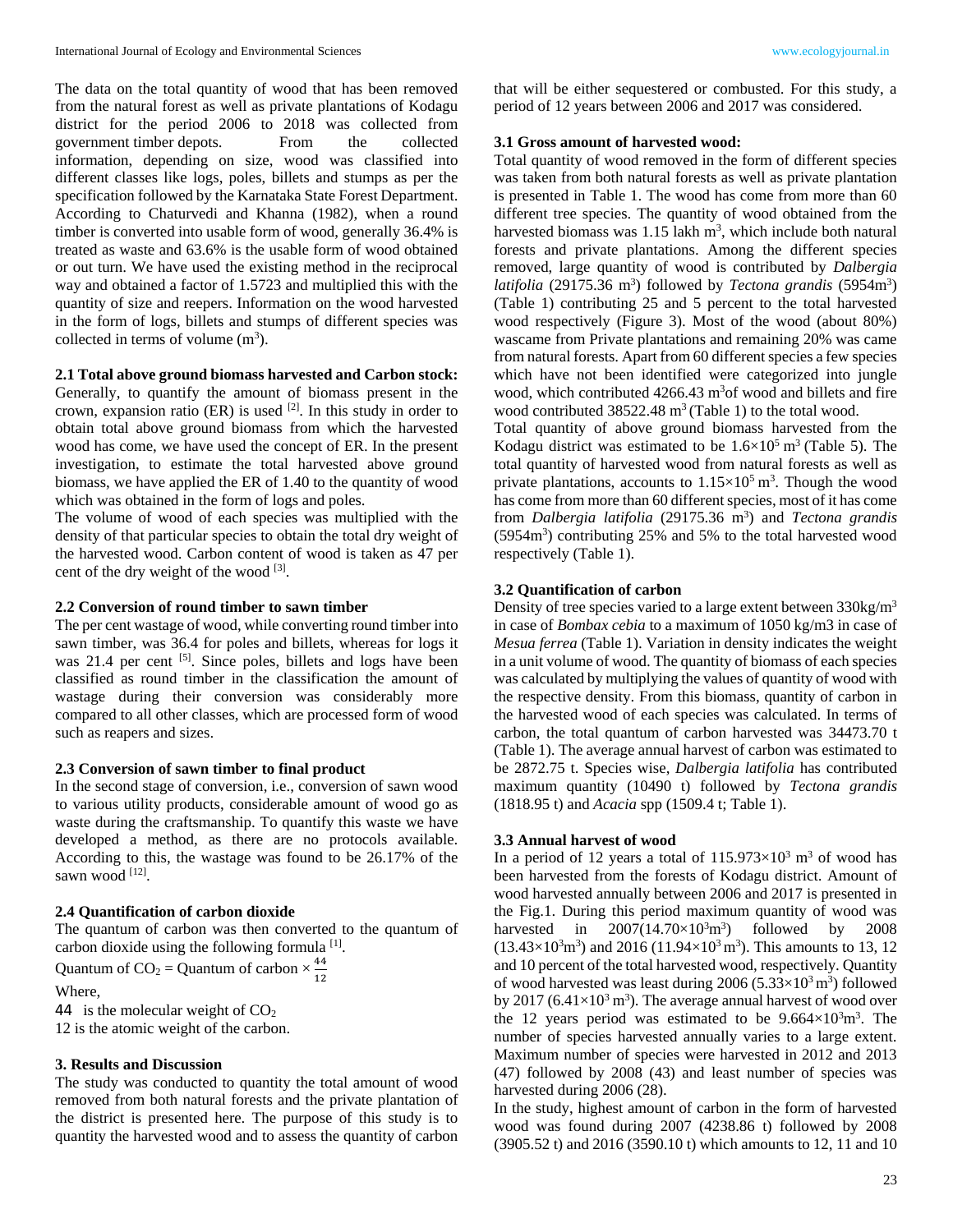percent of the total harvested carbon respectively. The least amount of carbon was harvested during the year 2006 (1520.85 t; Table 7).

The annual harvest of wood from the forests of Kodagu district is not uniform across years. It ranges between  $5334.80 \text{ m}^3$  from 28 species in 2006 (1520.85 tonnes of C) to  $14709.91 \text{m}^3$  from 42 species in 2007 (4238.86 tonnes of C; Table 7). Interestingly, the number of species constituting the total harvested wood varies to a large extent, and it is independent of the volume of harvested wood. Out of more than 60 species harvested, not all the species are harvested regularly. Some species like, *Calophyllum inophyllum, Calophyllum tomentosum, Madhuca indica*are harvested only once or twice in the 12 years study period (2006to 2017). Whereas few other species like *Dalbergia latifolia, Tectona grandis* are harvested regularly. Lowest number of species harvested was observed during 2006 (28) and highest during 2012 and 2013 (47).

## **3.4 Classification of harvested wood based on sizes**

The trees harvested are primarily cut into various forms such as logs, poles, billets and stumps. Those fractions which cannot be classified under any of the above classes will be treated as firewood.

Among the different forms of harvested wood, logs contributed the highest quantity (54063.07 t) and Billets and firewood (19261.24 t) contributing 74 and 26 percent to the total harvested wood respectively and the lowest quantity was obtained in the form of stumps (24.2 t). The share of each class of wood to the total harvested wood is depicted in the pie chart (Fig. 2).

Among the various tree species harvested, a few tree species that yield commercially important timber were pooled together. Because, this wood is mainly used for construction and furniture making. The amount of wood was retained in the form of final wood products accounted to the quantity of firewood mentioned here; some amount of biomass which is removed in the process of annual maintenance (lopping of branches and twigs) will also be used as firewood. But that is not accounted in the present study. In addition, there will be some more wastage obtained during the processing of the round wood to final product. This will also be treated as firewood. Therefore, the contribution of harvested wood in the form of fire wood is helpful in replacing fossil fuel burning and reduce the global climate change as well as in biodiversity conservation of natural forests.

## **3.5 Wastage of wood during conversion**

Wastage of wood occurs in the process of converting the harvested trees into final products. It occurs in two stages, one, while converting round wood to sawn wood. Usually, this occurs in the mills. Second stage is while converting sawn timber to final utility products. This occurs during the craftsmanship. The percent wastage of wood, while converting round timber into sawn timber, was 36.4 for poles and billets, whereas for logs it was 21.4 percent. Since poles, billets and logs have been classified as round timber in the classification, the amount of wastage during their conversion was considerably more compared to all other classes, which are processed form of wood such as reapers and sizes.

After converting sawn timber to final product, log class of wood has sequestered large quantity of wood (31373.01 t) followed by billets (9044.29 t) and stump class (11.36 t; Table 3). Sequestration of carbon in the form of wood by firewood class is considered as zero, because all the carbon is lost to the atmosphere during combustion of the wood. In terms of carbon, large quantity of carbon was sequestered by logs (14745.31 t) followed by billets (4250.81 t) and stumps (5.34 t; Table 3).

Totally, in Kodagu district, out of 34473.80 t of carbon harvested (Table 1) 19001.47 t of carbon was fixed in the form of wood products (Table 2 and Table 3). In terms of  $CO<sub>2</sub>$ , totally 176.907 Gg was obtained in the harvested plant biomass (Table 5).

As mentioned earlier, there will be wastage of some quantity of wood while processing the harvested trees. The first stage of loss of wood occurs when the round wood is converted into sawn wood <sup>[5]</sup>. In this process there will be loss as high as 36.4% in case of poles and billets. But in case of logs, the four sides removed will be further processed and reepers are made. Therefore, the wastage in this first step in case of logs is 21.4%. In the present study, out of 73348.31 tof round wood, 54759.12 t of sawn wood was obtained and18589.40t has gone as waste either as small pieces or sawn dust (Table 2). This waste is used as firewood and the sawn wood is used as raw material for making various utility products.

In the second stage of conversion, i.e., conversion of sawn wood to various utility products, considerable amount of wood go as waste during the craftsmanship. To quantify this waste we have developed a method, as there are no protocols available. According to this, the wastage was found to be 26.17% of the sawn wood.

While assessing the wastage it was found that, as the size of the utility product increases, the per cent wastage decreases. This indicates that the quantity of wood which go as waste is 14330.46 t (26.17%). The wood used in the construction will have a halflife period of 100 years, while the wood used for furniture making will have a half-life period of 30 years [8, 10, 11]

Out of 34.473 Gg (Table 1) of harvested carbon in the form of wood, 19.001 Gg (Table 5) of carbon is sequestered in the form of various wood products for a period of 12 years. Therefore annually, 1.58 Gg of carbon is sequestered from the harvested wood in this district.

## **3.6 Gross amount of biomass harvested**

Total quantity of wood removed from the entire Kodagu district between 2006 and 2017 was 1.15 lakh  $m<sup>3</sup>$  (Table 1). From this quantity total above ground biomass harvested was obtained by applying the expansion ratio (1.4), which includes all non-stem biomass like twigs, branches, foliage, etc. Thus, the total above ground biomass harvested was  $1.6$  lakh m<sup>3</sup>(Table 5).

## **3.7 Sequestration of carbon in the form of wood**

The total quantity of harvested wood from few selected tree species, which are generally used for furniture making and house construction, is 43427.58 t. From this quantity of harvested wood, 20391.8 t of wood was found to be present in the final utility products. In terms of carbon 9584.15 t was sequestered in the form of wood products (Table 6).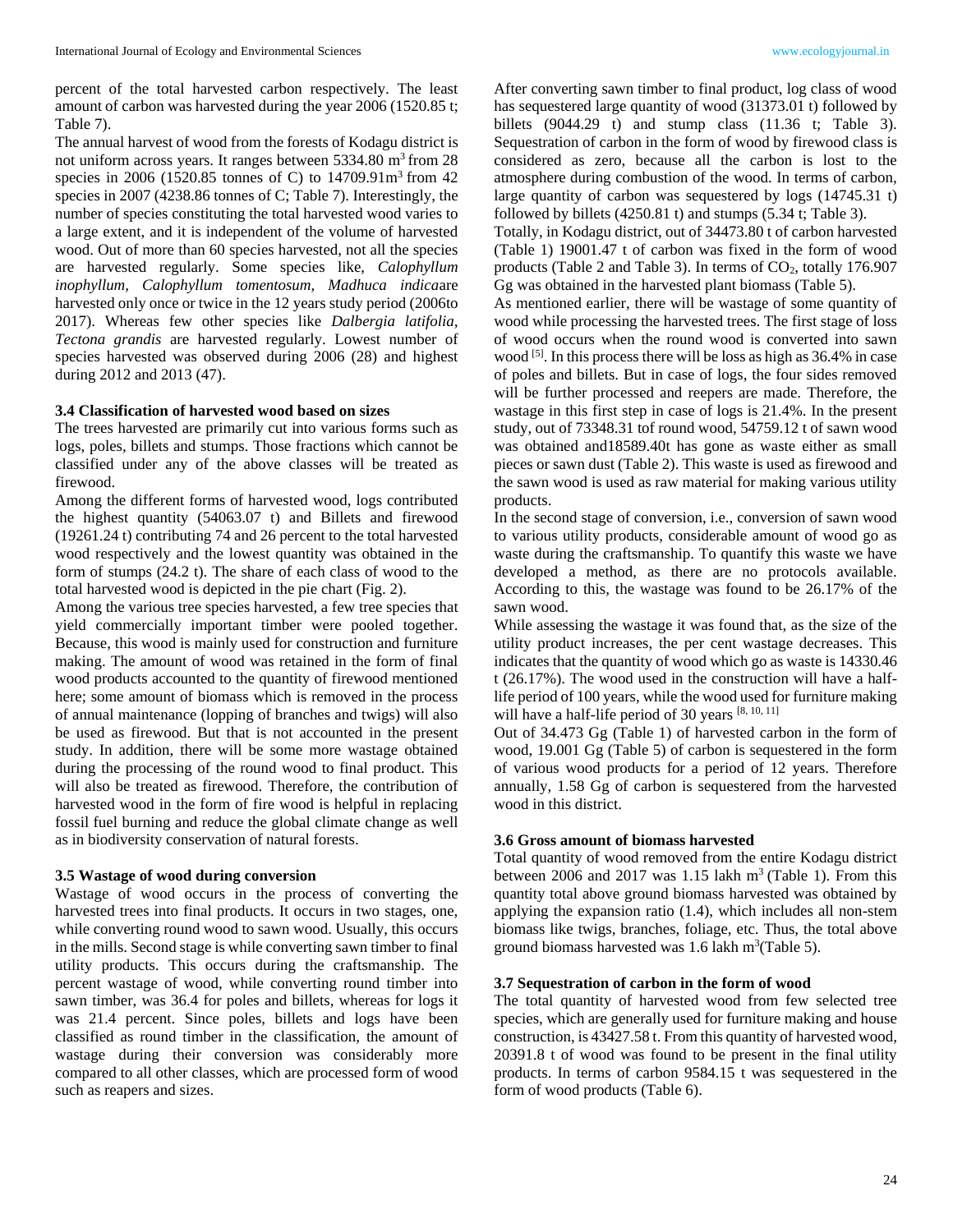| <b>Table 1:</b> List of tree species and quantity of wood harvested in terms of volume and biomass and amount of carbon present. |
|----------------------------------------------------------------------------------------------------------------------------------|
|----------------------------------------------------------------------------------------------------------------------------------|

| $SI$ No         | <b>Scientific Name</b>                 | Local name           |                  | Quantity $(m^3)$ Density (kg/m3) Biomass (t) Carbon (t) |                 |                 |
|-----------------|----------------------------------------|----------------------|------------------|---------------------------------------------------------|-----------------|-----------------|
| 1               | Acacia spp                             | Acacia               | 5352.47          | 600                                                     | 3211.48         | 1509.40         |
| $\overline{2}$  | Acrocarpus fraxinifolius               | Balanji              | 860.29           | 617                                                     | 530.80          | 249.47          |
| $\overline{3}$  | Ailanthus malabaricum                  | Halmaddi             | 12.86            | 450                                                     | 5.79            | 2.72            |
| $\overline{4}$  | Albizzia lebbeck                       | Bage                 | 210.47           | 642                                                     | 135.12          | 63.51           |
| 5               | Albizzia odoratissima                  | Bilwara              | 1887.50          | 736                                                     | 1389.20         | 652.92          |
| 6               | Anacardium occidentale                 | Geru                 | 1.34             | 440                                                     | 0.59            | 0.28            |
| 7               | Anogeissus latifolia                   | Dindala              | 100.98           | 850                                                     | 85.83           | 40.34           |
| $\,8\,$         | Artocarpus hirsutus                    | Hebbalasu            | 751.56           | 623                                                     | 468.22          | 220.06          |
| $\overline{9}$  | Artocarpus integrifolius               | Halasu               | 1893.70          | 641                                                     | 1213.86         | 570.52          |
| 10              | Azadirachta indica                     | Neem                 | 0.35             | 825                                                     | 0.29            | 0.13            |
| 11              | Bauhinia purpurea                      | Basavanapada         | 4.47             | 550                                                     | 2.46            | 1.16            |
| 12              | Bischofia javanica                     | Neeli                | 782.50           | 769                                                     | 601.75          | 282.82          |
| 13              | Bombaxceiba                            | Boorga               | 274.17           | 330                                                     | 90.48           | 42.52           |
| 14              | Calophyllum inophyllum                 | Surahonne            | 1.41             | 638                                                     | 0.90            | 0.42            |
| 15              | Calophyllum tomentosum                 | Poon                 | 14.19            | 634                                                     | 9.00            | 4.23            |
| 16              | Canarium strictum                      | P pain               | 1.50             | 655                                                     | 0.98            | 0.46            |
| 17              | Casuarina equisetifolia                | Casuarina            | 1.60             | 1000                                                    | 1.60            | 0.75            |
| 18              | Cedrella toona                         | Noga                 | 1787.43          | 468                                                     | 836.52          | 393.16          |
| 19              | Chukrasia tabularis                    | Karadi               | 456.20           | 666                                                     | 303.83          | 142.80          |
| 20              | Cordla maeloodi                        | Hadaga               | 80.60            | 500                                                     | 40.30           | 18.94           |
| 21              | Dalbergia latifolia                    | Rose wood            | 29175.36         | 765                                                     | 22319.15        | 10490.00        |
| 22              | Delonix regia                          | Gulmohar             | 23.05            | 500                                                     | 11.53           | 5.42            |
| 23              | Dysoxylum malabaricum                  | Devadaru             | 37.95            | 689                                                     | 26.15           | 12.29           |
| 24              | Eucalyptus spp                         | Neelagiri            | 1657.09          | 570                                                     | 944.54          | 443.93          |
| 25              | Ficus mysorensis                       | Gooli                | 216.75           | 390                                                     | 84.53           | 39.73           |
| 26              | Ficus recemosa                         | Athi                 | 67.68            | 390                                                     | 26.39           | 12.41           |
| 27              | Gmelina arborea                        | Kooli                | 170.98           | 530                                                     | 90.62           | 42.59           |
| 28              | Grevillea robusta                      | Silver oak           | 160.60           | 570                                                     | 91.54           | 43.02           |
| 29              | Grewia tiliaefolia                     | Thadasalu            | 1552.02          | 792                                                     | 1229.20         | 577.72          |
| 30              | Hopea parviflora                       | Irpu                 | 100.94           | 923                                                     | 93.17           | 43.79           |
| 31              | Lagestroemia lanceolata                | Nandi                | 4475.48          | 688                                                     | 3079.13         | 1447.19         |
| 32              | Lannea coromandelica                   | Godda                | 241.81           | 557                                                     | 134.69          | 63.30           |
| 33              | Madhuca indica                         | Hippe                | 2.88             | 915                                                     | 2.64            | 1.24            |
| 34              | Maesopsis eminii                       | Mesopsis             | 198.90           | 500                                                     | 99.45           | 46.74           |
| 35              | Mangifera indica                       | Mango                | 540.49           | 662                                                     | 357.80          | 168.17          |
| 36              | Melia dubia                            | Kadabevu             | 62.14            | 595                                                     | 36.97           | 17.38           |
| 37              | Mesua ferrea                           | Nagasampige          | 4.61             | 1050                                                    | 4.84            | 2.28            |
| 38              | Michelia champaca                      | Sampige              | 223.22           | 494                                                     | 110.27          | 51.83           |
| 39              | Palaquium ellipticum                   | Pali                 | 0.03             | 606                                                     | 0.02            | 0.01            |
| 40<br>41        | Pongamia pinnata                       | Honge                | 14.36<br>3771.60 | 640<br>803                                              | 9.19<br>3028.60 | 4.32<br>1423.44 |
| 42              | Pterocarpus marsupium<br>Samanea saman | Honne<br>Rain tree   | 198.89           | 680                                                     | 135.25          | 63.57           |
| 43              | Sapindus emerginatus                   | Antuwala             | 6.63             | 810                                                     | 5.37            | 2.53            |
| 44              | Shorea talura                          | Jala                 | 22.89            | 670                                                     | 15.34           | 7.21            |
| 45              | Spathodia companulata                  | Spathodia            | 28.37            | 220                                                     | 6.24            | 2.93            |
| 46              | Spondio saccuminata                    | Ambatte              | 29.79            | 410                                                     | 12.22           | 5.74            |
| 47              | Stereospermum chelonoides              | Malali               | 422.93           | 500                                                     | 211.46          | 99.39           |
| 48              | Stereospermum personatum               | Oodi                 | 152.43           | 500                                                     | 76.21           | 35.82           |
| 49              | Swietenia mahagoni                     | Mahagony             | 35.21            | 500                                                     | 17.60           | 8.27            |
| 50              | Syzygium cumini                        | Nerale               | 2382.19          | 770                                                     | 1834.29         | 862.11          |
| 51              | Tamarindus indicus                     | Tamarind             | 7.54             | 710                                                     | 5.35            | 2.51            |
| 52              | Tectona grandis                        | Teak                 | 5954.03          | 650                                                     | 3870.12         | 1818.95         |
| 53              | Terminalia arjuna                      | Bilimathi            | 0.67             | 760                                                     | 0.51            | 0.24            |
| 54              | Terminalia bellirica                   | Thare                | 1293.97          | 660                                                     | 854.02          | 401.39          |
| 55              | Terminalia paniculata                  | Uluve                | 849.90           | 776                                                     | 659.52          | 309.98          |
| 56              | Terminalia tomentosa                   | Mathi                | 3026.59          | 874                                                     | 2645.24         | 1243.26         |
| 57              | Vateria indica                         | Doopa                | 168.66           | 585                                                     | 98.67           | 46.37           |
| $\overline{58}$ | Vitex altissima                        | Naviladi             | 54.01            | 937                                                     | 50.61           | 23.79           |
| 59              | Xylia xylocarpa                        | Irulu                | 188.33           | 810                                                     | 152.55          | 71.70           |
| 60              |                                        | Yellow teak          | 1187.77          | 500                                                     | 593.89          | 279.13          |
| 61              | $\overline{\phantom{a}}$               | Billets and firewood | 38522.48         | 500                                                     | 19261.24        | 9052.78         |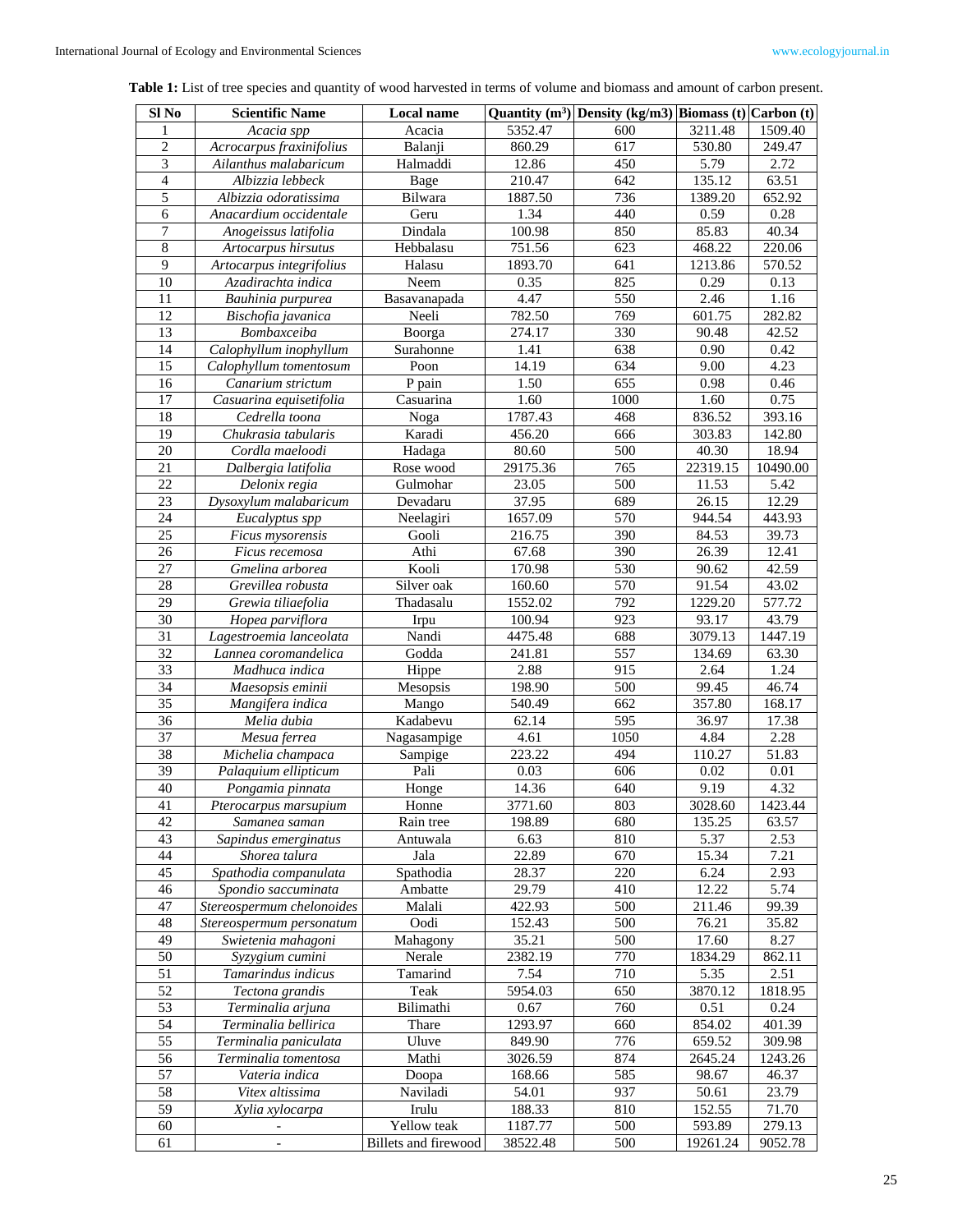| UΖ | $\overline{\phantom{0}}$ | Jungle wood | 4266.43                             | 500 | 0.10000<br>2133.22 | 1002.61  |
|----|--------------------------|-------------|-------------------------------------|-----|--------------------|----------|
|    | $\sim$<br>Total          |             | .5072<br>$2\pi$<br>11 <i>3713.4</i> |     | 73348.5            | 34473.70 |

|  |  |  |  |  | <b>Table 2:</b> Quantity of out-turn of sawn timber from round timber |  |
|--|--|--|--|--|-----------------------------------------------------------------------|--|
|--|--|--|--|--|-----------------------------------------------------------------------|--|

| Wood class     | Wt. of wood(t) | Amt. of usage $(t)$ | Amt. of wastage $(t)$ |
|----------------|----------------|---------------------|-----------------------|
| Logs           | 54063.07       | 42493.58            | 11569.50              |
| <b>Billets</b> | 19261.24       | 12250.15            | 7011.09               |
| Stump          | 24.20          | 15.39               | 8.81                  |
| Total          | 73348.52       | 54759.12            | 18589.40              |

**Table 3:** The quantity of carbon sequestered from various forms of wood extraction.

|                |          |       | Wood class Total quantity of wood(t) <sup>o</sup> wastage in craftsmanship Quantity of harvested wood sequestered(t) Amount of carbon fixed(t) |          |
|----------------|----------|-------|------------------------------------------------------------------------------------------------------------------------------------------------|----------|
| Logs           | 42493.58 | 26.17 | 31373.01                                                                                                                                       | 14745.31 |
| <b>Billets</b> | 12250.15 | 26.17 | 9044.28                                                                                                                                        | 4250.81  |
| Stumps         | 15.39    | 26.17 | 11.36                                                                                                                                          | 5.34     |
| Total          | 54759.12 |       | 40428.66                                                                                                                                       | 19001.47 |

Table 4: Quantity of wastage of wood while manufacturing some of the common utility products (Average  $\pm$  S.D)

| Quantity of wastage of wood while manufacturing some of the common utility products (Average $\pm$ S.D) |                   |                 |                   |                   |  |  |  |
|---------------------------------------------------------------------------------------------------------|-------------------|-----------------|-------------------|-------------------|--|--|--|
| <b>Item</b>                                                                                             | Initial wt.       | Final wt.       | %Wastage          | %Usage            |  |  |  |
| Chairs & Tables & accessories                                                                           | $5.54 \pm 4.53$   | $4.43 \pm 3.99$ | $22.28 \pm 6.81$  | $77.72 \pm 6.81$  |  |  |  |
| Tepoi&Accessories                                                                                       | $7.19 + 2.78$     | $5.89 + 2.46$   | $18.86 + 2.48$    | $81.84 + 2.48$    |  |  |  |
| Cot & Accessories                                                                                       | $10.33 \pm 11.31$ | $8.07 + 9.44$   | $27.44 + 7.15$    | $72.56 \pm 7.15$  |  |  |  |
| Lattinige                                                                                               | $1.20 \pm 0.40$   | $0.88 + 0.37$   | $25+6.25$         | $75+6.25$         |  |  |  |
| Wooden Box                                                                                              | $2.15 \pm 1.68$   | $1.67 \pm 1.31$ | $23.6 \pm 3.63$   | $76.4 \pm 3.63$   |  |  |  |
| Door & Accessories                                                                                      | $8.6 \pm 10.07$   | $6.7 \pm 9.05$  | $35.47 \pm 20.22$ | $64.53 \pm 20.22$ |  |  |  |
| Window & Accessories                                                                                    | $6.55 \pm 5.7$    | $5.53 \pm 5$    | $22.22 \pm 8.16$  | $77.78 \pm 8.16$  |  |  |  |

**Table 5:** Total amount of biomass derived from the harvested wood

| Total quantity of stem   | <b>Expansion</b> | Value of above ground    | Biomass derived from the | Total above ground | ∠arbon     | CO2                 |
|--------------------------|------------------|--------------------------|--------------------------|--------------------|------------|---------------------|
| biomass(m <sup>3</sup> ) | Ration           | biomass(m <sup>3</sup> ) | harvested wood(t)        | biomass(t)         | content(t) | $\text{content}(t)$ |
| 15941.90                 | .40              | 162318.60                | 73324.32                 | 102654             | 48247.40   | 176907.10           |

**Table 7:** The total quantity of wood harvested annually from different number of trees pieces and the amount of carbon present.

| Year  | Volume $(m^3)$ | <b>Biomass</b> (t) | Carbon (t) | No. of species |
|-------|----------------|--------------------|------------|----------------|
| 2006  | 5334.80        | 3235.85            | 1520.85    | 28             |
| 2007  | 14709.91       | 9018.85            | 4238.86    | 42             |
| 2008  | 13431.61       | 8309.61            | 3905.52    | 43             |
| 2009  | 9638.55        | 5950.92            | 2796.93    | 40             |
| 2010  | 8823.45        | 5732.74            | 2694.39    | 42             |
| 2011  | 7820.59        | 5137.38            | 2414.57    | 39             |
| 2012  | 11304.15       | 7086.07            | 3330.46    | 47             |
| 2013  | 10787.89       | 6965.39            | 3273.73    | 47             |
| 2014  | 7031.78        | 4387.03            | 2061.90    | 39             |
| 2015  | 8732.44        | 5669.72            | 2664.77    | 42             |
| 2016  | 11941.90       | 7638.51            | 3590.10    | 42             |
| 2017  | 6416.45        | 4216.44            | 1981.73    | 33             |
| Total | 115973.52      | 73348.52           | 34473.80   |                |